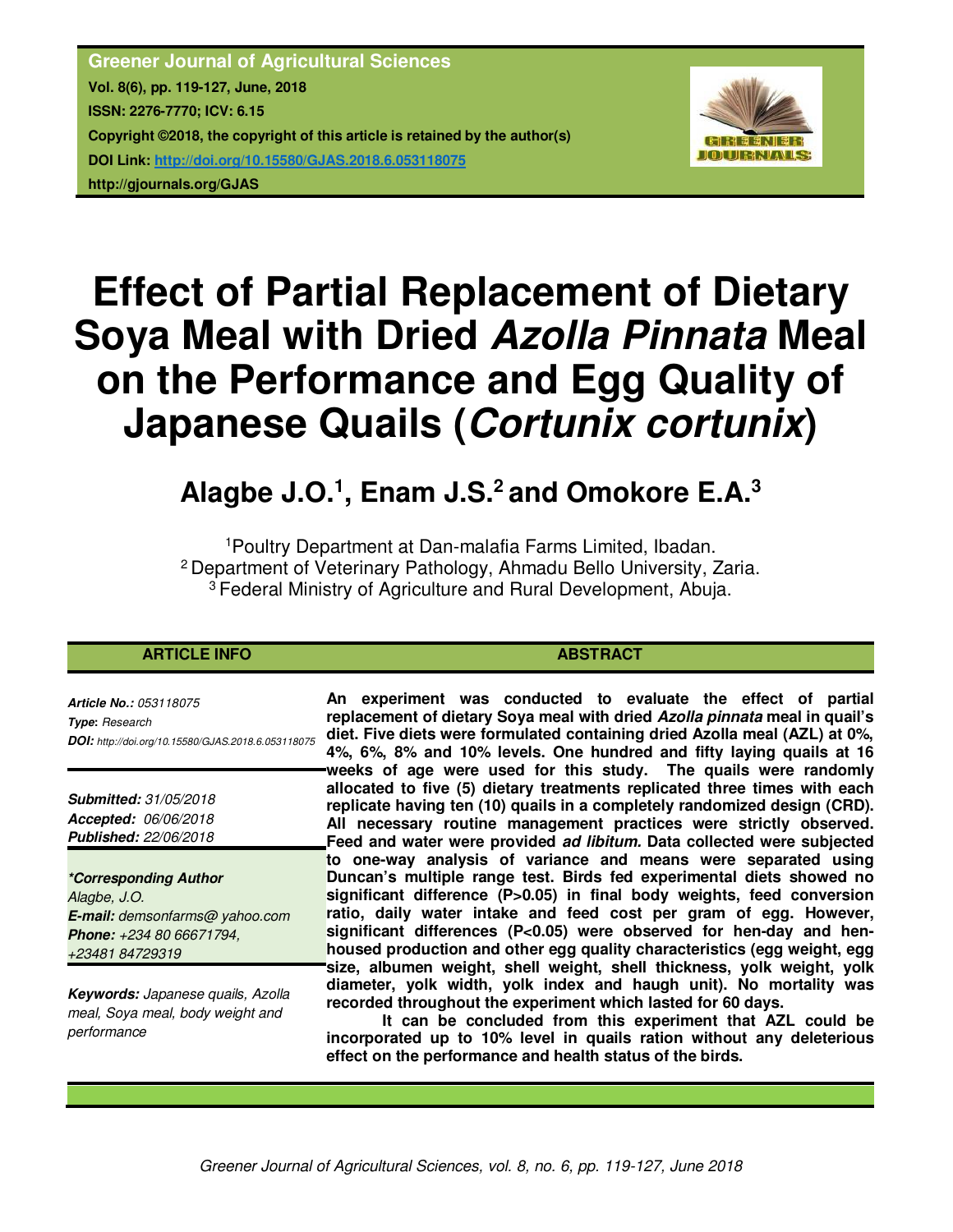#### **INTRODUCTION**

Modern livestock production is faced with the challenges of producing high quality animal protein at low prices; there has also been an increase in the prices of conventional protein feedstuffs due to competition among ingredients used in the manufacture of animal feed. There is consequently a great need for alternatives that can supply in high demand for such ingredients, in particular for soya bean meal (Chisoro, 2015). Soybean meal is the most commonly used plant protein in livestock feeds but recently, it has become relatively expensive and scarce due to competitive demands in poultry and livestock feeding (Fagbenro *et al.*, 2004). Soybean meal has long been considered an outstanding source of supplemental protein in diets for livestock and poultry. In fact, soybean meal is sometimes referred to as the "gold standard" because other protein sources are often compared to it. It is rich in highly digestible protein, and the protein is composed of a superior blend of amino acids, the building blocks of body protein for livestock and poultry.

The level of animal protein consumption in most developing countries of the world including Nigeria is very low. This low intake can be linked to high cost of the products arising mainly from high cost of production inputs, especially feed. Acute shortage and high cost of feedstuffs have been identified among other challenges as a major obstacle to the expansion of the poultry industry in the country (Abeke *et al*., 2003; Bawa *et al*., 2003). Economically viable livestock production systems depend on the use of inexpensive and easily available feed resource (Akinlade et al., 2004).

In view of the high cost of conventional feed ingredients, poultry nutritionists are looking for suitable alternatives to vegetable protein sources to reduce the production cost because as the human population increases, the poultry industry continues to grow to meet the demand for poultry products in world markets. According to Bacerra et al (1995) aquatic plant species, because of their growth habit, appear not to accumulate secondary plant compounds and therefore offer a greater potential than tree leaves as a source of protein for monogastric animals.

Azolla is an aquatic fern belonging to the family Azollaceae and order Pteridophyta. It grows naturally in stagnant water of drains, canals, ponds, rivers and marshy lands. According to Biplob et al (2002) six species are found in the tropics and subtropics. It is an unconventional feed ingredient for livestock (Pannerker, 1998). Azolla abhors symbiotic blue green alga (*Anabaena azollae*) which is responsible for the fixation of atmospheric oxygen inform of protein. Azolla is rich in essential amino acids, proteins, vitamins (vitamin A, vitamin B12 and ß – carotene) and mineral like calcium, magnesium, potassium, phosphorus and copper. It binds nitrogen and produces nitrates and has been used to produce fertilizer in China for over 1000 years. The

leaves from Azolla are little, sensitive and comes in different colour (Alalade and Iyayi, 2006).

Azolla is one of the most nutritive aquatic plants, with high crude protein, carotenoid contents and good amino acid profile. It can be incorporated into the feed of fish (Nwanna and Falaye, 2009), pigs (Becerra et al., 1990), broiler chickens (Basak et al., 2002), ducks (Becerra et al., 1995), rabbits (Sreemannaryana et al., 1993), small ruminants (Tamang and Samanta, 1993) and ruminants (Nik-Khah and Motaghi-Talab, 1992).

Several research has been carried out on the effect of supplementing Azolla in the diet of broilers, for instance Biplop et al (2002) and Pinkihan , R. W (2013) reported a significant (P<0.05) difference in final live weight and feed conversion ratio of broilers fed with 5% Azolla meal. Alalade et al. (2007) reported the nutritive value of azolla (*Azolla pinnata*) meal in the diets of growing pullets and subsequent effects on the laying performance. Khatun et al. (1996) studied the feeding value of azolla (*Azolla pinnata*) in laying hens in two feeding trials of 8 and 16 weeks duration. Sharma et al (2003) observed an increase in egg production when a fibre degrading enzyme was supplemented in a diet of 26 weeks old birds.

Therefore this study was carried out to investigate the effect of partial replacement of dietary Soya meal with dried *Azolla pinnata* meal in quail's diet.

#### **MATERIALS AND METHODS**

#### **Location of experiment**

The experiment was carried out at Dan-malafia Farms, Ibadan, Nigeria. The area is located within the derived savannah zone of Nigeria. The research was conducted between September to November, 2017. Animals and their management

A total of One hundred and fifty (16 weeks old) laying quails were used for the study which lasted for 60 days. The quails were randomly allocated to five (5) dietary treatments replicated three times with each replicate having ten (10) quails in a completely randomized design (CRD). They were housed in cages whose floor was covered with wood shavings; feed and water were provided ad libitum.

#### **Parameters measured**

Quails were weighed at the beginning of the experiment and body weight changes was taken thereafter weekly, feed intake was calculated by difference between the feed offered and the left over, feed conversion ratio, feed cost/kg and hen-day egg production, health of the experimental birds were carefully observed and mortality was recorded as it occurred. The eggs collected from each replicate group on 2nd, 4th 6th and 8th week were weighed and the average was taken as the egg weight per treatment. After weighing, three eggs from each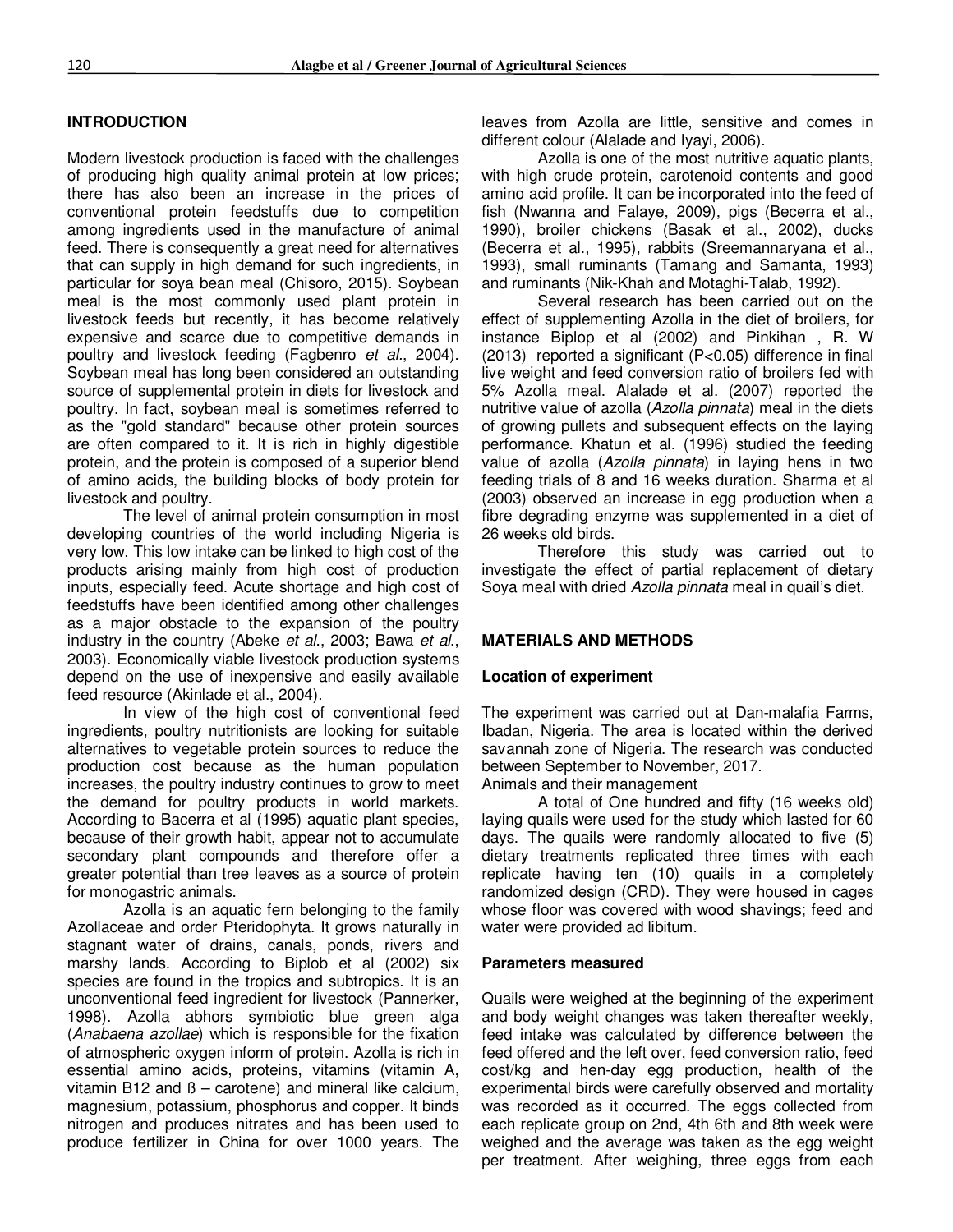replicate were randomly selected and used for egg quality analysis (Haugh unit, yolk height, yolk length and breadth, shell thickness). Yolk index was measured with a pair of Vernier calipers, shell thickness was also determined with a micrometer screw gauge. Haugh unit values were obtained from the formula below according to Haugh (1937):

 $HU = 100log (H + 7.57/1.7W^{0.37})$ HU - Haugh unit (%) H – Height of albumen (mm) W - Weight of the eggs (g)

Yolk weight was measured by separating the yolk from the albumen with the aid of a egg yolk separator and then weighed with an electronic sensitive scale. Cost per gram of eggs produced were calculated based on the current prices of the feed materials used. Health of the experimental birds and mortalities were carefully observed and recorded daily. Hen day and hen house production was also accessed.

Hen-day and hen housed production were calculated using the following formulae:

Hen-Day Egg Production (HDEP),

| HDEP |  | Total number of eggs produced  |  |
|------|--|--------------------------------|--|
|      |  | Total number of quails present |  |

Hen-Housed Egg Production (HHEP)

 $HHEP =$ 

Total number of eggs laid on a day x 100 Total number of quails housed at the beginning of laying period

#### **Preparation of experimental diets**

Azolla (AZL) was collected from ponds within the farm premises and sundried for 6 days, it was later grinded and stored in a container. The test ingredient (AZL) was mixed with other ingredients to form five (5) experimental diets such that Azolla replaced Soya meal at levels of 0, 10, 20, 30 and 40%. The proximate composition as presented in Table 1. The proximate composition of Azolla and Soya meal are presented on Table 2 and 3 respectively. Phytochemical chemical analysis of Azolla was conducted using standard methods as presented on Table 4.

The basal diet was formulated to meet the nutritional requirements of laying quails according to NRC (1994).

#### **Proximate Analysis**

x 100

The proximate analysis of the five experimental diets was determined according to AOAC (1990). Crude protein content of Azolla powder was determined by using Lowry et al (1951) method. Crude lipid was analyzed by Bragdon (1951).

#### **Statistical Analysis**

All data obtained were subjected to analysis of variance (ANOVA) according to Steel and Torrie (1980) and treatment means separated by Duncan multiple range test (Duncan, 1955).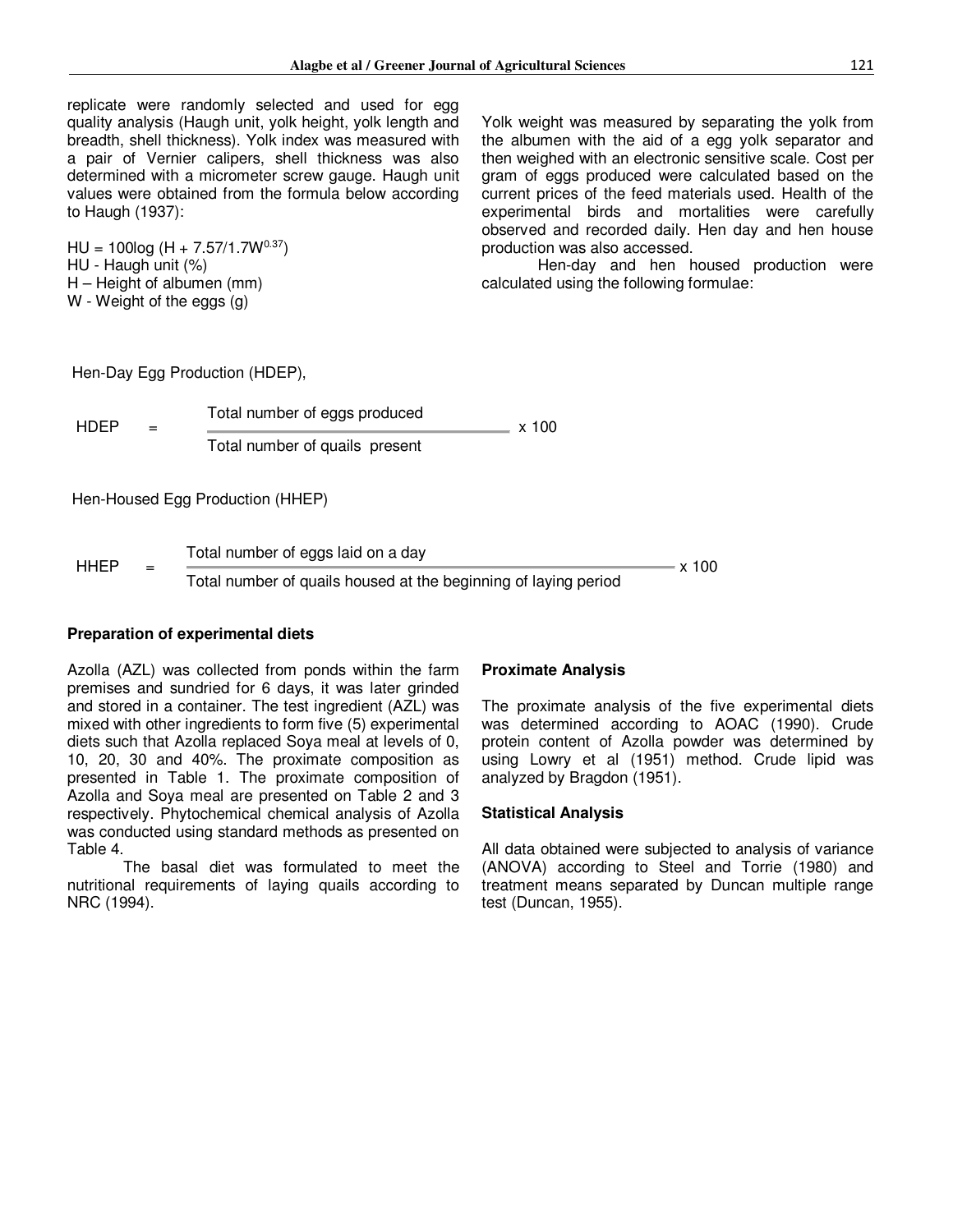| Table 1: Percentage Composition of the Experimental Diets |        |                |        |        |        |  |  |
|-----------------------------------------------------------|--------|----------------|--------|--------|--------|--|--|
| Ingredients                                               |        |                |        |        |        |  |  |
|                                                           |        | $\overline{2}$ | 3      | 4      | 5      |  |  |
| Maize                                                     | 46.0   | 46.0           | 46.0   | 46.0   | 46.0   |  |  |
| Wheat offal                                               | 21.25  | 21.25          | 21.25  | 21.25  | 21.25  |  |  |
| Soya Meal                                                 | 20.0   | 16.0           | 14.0   | 12.0   | 10.0   |  |  |
| Azolla Meal (AZL)                                         | 0.0    | 4.00           | 6.00   | 8.00   | 10.0   |  |  |
| Groundnut Cake                                            | 10.0   | 10.0           | 10.0   | 10.0   | 10.0   |  |  |
| Bone meal                                                 | 1.5    | 1.5            | 1.5    | 1.5    | 1.5    |  |  |
| Oyster shell                                              | 0.5    | 0.5            | 0.5    | 0.5    | 0.5    |  |  |
| G/Premix                                                  | 0.25   | 0.25           | 0.25   | 0.25   | 0.25   |  |  |
| Salt                                                      | 0.50   | 0.50           | 0.50   | 0.50   | 0.50   |  |  |
|                                                           | 100    | 100            | 100    | 100    | 100    |  |  |
| <b>Determined Analysis</b>                                |        |                |        |        |        |  |  |
| Crude Protein (%)                                         | 20.06  | 20.05          | 20.04  | 20.03  | 20.01  |  |  |
| Crude Fibre (%)                                           | 4.10   | 4.10           | 4.10   | 4.10   | 4.10   |  |  |
| Ether extract $(\%)$                                      | 3.74   | 3.74           | 3.74   | 3.74   | 3.74   |  |  |
| Ash (%)                                                   | 3.6    | 3.6            | 3.6    | 3.6    | 3.6    |  |  |
| Metabolizable energy (Kcal/kg)                            | 2702.0 | 2706.0         | 2705.0 | 2705.1 | 2706.1 |  |  |
| Calcium (%)                                               | 3.20   | 3.20           | 3.20   | 3.20   | 3.20   |  |  |
| Methionine (%)                                            | 0.45   | 0.45           | 0.45   | 0.45   | 0.45   |  |  |
| Cost /Kg (N)                                              | 83.76  | 81.04          | 81.03  | 81.02  | 81.01  |  |  |

\*Vitamin –mineral premix contained: Vit A 8,000 IU; Vit D3, 2000 IU; Vit E, 11 IU; Vit B2, 10mg; Vit B3, 30mg; Vit B6, 20mg; Choline chloride, 400mg; Manganese, 120mg; Iron, 70mg; Copper, 10mg; Iodine,2.2mg; Selenium, 0.2mg; Zinc, 45mg; Cobalt,0.02mg.

| Table 2: Proximate Composition of Azolla Pinnata |
|--------------------------------------------------|
|                                                  |

| <b>Nutrients</b>      | $%$ DM |  |
|-----------------------|--------|--|
| <b>Crude Protein</b>  | 21.93  |  |
| Crude Fibre           | 13.34  |  |
| Ether extracts        | 3.01   |  |
| Ash                   | 17.51  |  |
| Nitrogen Free Extract | 34.21  |  |
| Minerals (Mg/kg)      |        |  |
| Calcium               | 2.11   |  |
| Phosphorus            | 0.70   |  |
| Magnesium             | 0.11   |  |

| Table 3: Proximate composition of Soya bean meal |                   |  |  |  |  |
|--------------------------------------------------|-------------------|--|--|--|--|
| Parameter                                        | Dry matter $(\%)$ |  |  |  |  |
| Crude protein                                    | 43.00             |  |  |  |  |
| Crude fibre                                      | 6.53              |  |  |  |  |
| <b>Total Ash</b>                                 | 8.95              |  |  |  |  |
| Ether extracts                                   | 6.21              |  |  |  |  |
| NFE.                                             | 25.60             |  |  |  |  |
| Dry matter                                       | 90.29             |  |  |  |  |
| Minerals (mg/kg)                                 |                   |  |  |  |  |
| Sodium                                           | 15.12             |  |  |  |  |
| Calcium                                          | 38.51             |  |  |  |  |
| Magnesium                                        | 3.76              |  |  |  |  |

NFE – Nitrogen free extracts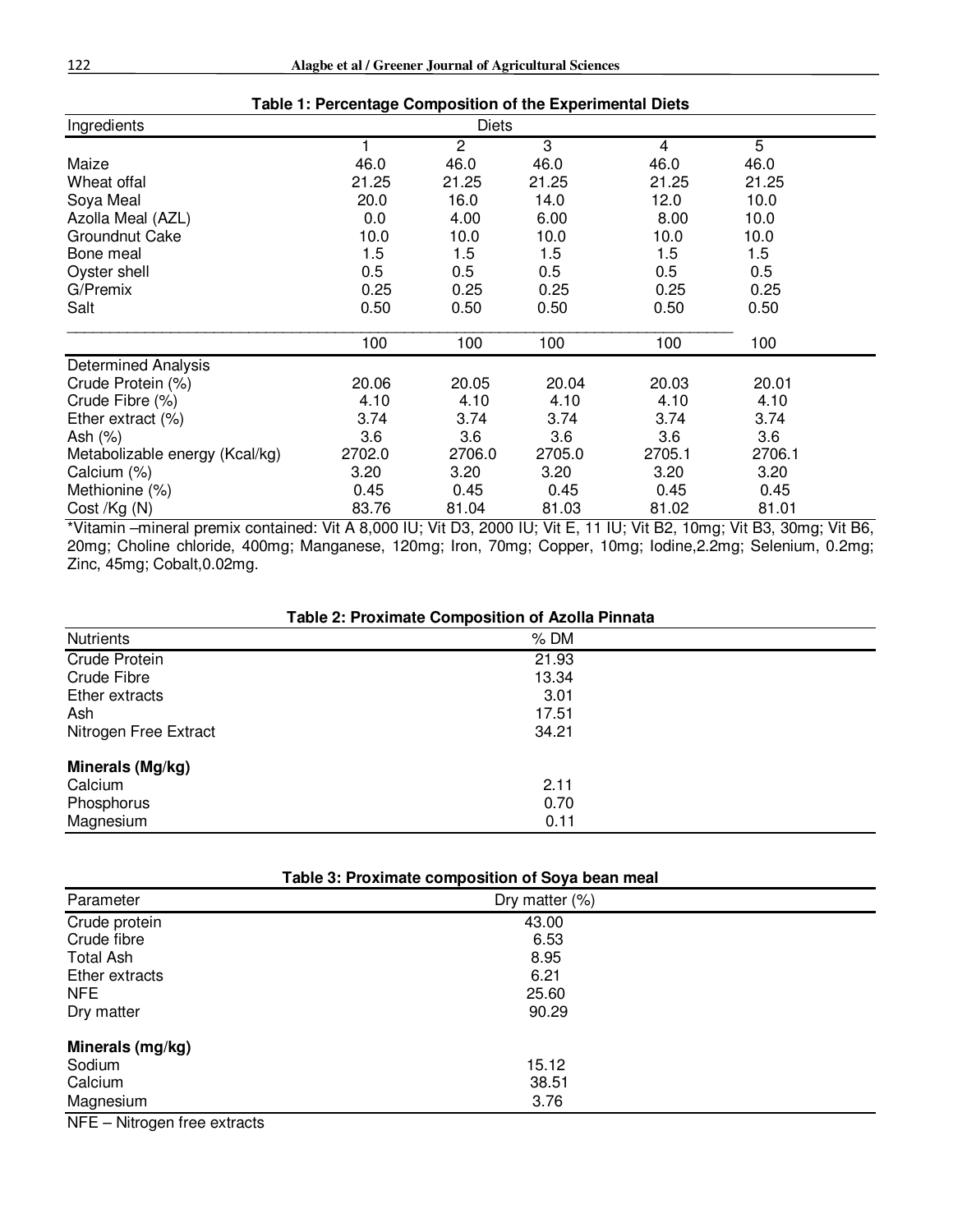| Table 4: Phytochemistry of AZL |          |  |  |  |  |
|--------------------------------|----------|--|--|--|--|
| Parameters                     | Quantity |  |  |  |  |
| Saponin (%)                    | 0.75     |  |  |  |  |
| Tannin (%)                     | 0.89     |  |  |  |  |
| Phenols (%)                    | 1.30     |  |  |  |  |
| Steroids (%)                   | 1.60     |  |  |  |  |
| Alkaloids (%)                  | 2.06     |  |  |  |  |
| Flavonoids (%)                 | 4.11     |  |  |  |  |
| Phytate $(mg/g)$               | 10.22    |  |  |  |  |

#### **Table 5: Growth Performance of Japanese quails fed AZL as partial replacement for SBM**

|                               |                   |                    | <b>Diets</b>       |                    |                    |                          |     |
|-------------------------------|-------------------|--------------------|--------------------|--------------------|--------------------|--------------------------|-----|
| Parameters                    |                   | 2                  | 3                  | 4                  | 5                  | <b>SEM</b>               | S/L |
| Number of quails              | 30                | 30                 | 30                 | 30                 | 30                 | ٠                        |     |
| Initial body weight (g)       | 199.3             | 199.0              | 198.0              | 198.2              | 198.1              | 1.07                     | N.S |
| Final body weight (g)         | 290.6             | 296.4              | 290.9              | 290.1              | 295.2              | 1.23                     | N.S |
| Daily feed intake (g)         | 27.60             | 27.88              | 27.06              | 27.10              | 27.01              | 1.10                     | N.S |
| Daily weight gain (g)         | 0.26              | 0.27               | 0.28               | 0.26               | 0.31               | 0.07                     | N.S |
| Hen day Production (%)        | 77.1 <sup>c</sup> | 77.06 <sup>a</sup> | 77.04 <sup>b</sup> | $77.05^a$          | 77.03 <sup>b</sup> | 2.06                     | S.D |
| Hen House Production (%)      | 75.10a            | 74.90 <sup>b</sup> | 75.06 <sup>c</sup> | 75.11 <sup>b</sup> | 75.10 <sup>c</sup> | 2.60                     | S.D |
| Feed conversion ratio         | 3.31              | 3.54               | 3.62               | 3.68               | 3.71               | 0.05                     | N.S |
| Daily water intake (ml/day)   | 702               | 709                | 715                | 702                | 705                | 3.10                     | N.S |
| Feed cost per gram of egg (N) | 0.41              | 0.42               | 0.42               | 0.43               | 0.43               | 0.02                     | N.S |
| Mortality                     | 0.00              | 0.00               | 0.00               | 0.00               | 0.00               | $\overline{\phantom{a}}$ |     |

abc means different superscript along rows differs significantly at P<0.05

N.S – No significant difference

S.D – Significant difference

#### **Table 6: Egg quality characteristics of Japanese quails fed AZL as a partial replacement for SBM**

| <b>Diets</b>         |                   |                   |                   |                   |                   |            |     |  |
|----------------------|-------------------|-------------------|-------------------|-------------------|-------------------|------------|-----|--|
| <b>Parameters</b>    |                   | 2                 | 3                 | 4                 | 5                 | <b>SEM</b> | S/L |  |
| Egg weight (g)       | 9.90 <sup>c</sup> | $13.1^{\circ}$    | $13.3^{b}$        | $13.0^b$          | $13.4^a$          | 0.28       | S.D |  |
| Egg size (cm)        | 2.09              | 3.09              | 3.20              | 3.07              | 3.06              | 0.14       | S.D |  |
| Albumen weight (g)   | 6.11              | 6.08              | 6.07              | 6.08              | 6.06              | 0.12       | S.D |  |
| Shell weight (g)     | 0.47 <sup>c</sup> | 0.89a             | 0.81 <sup>c</sup> | 0.86 <sup>a</sup> | 0.82 <sup>b</sup> | 0.02       | S.D |  |
| Shell thickness (cm) | 0.36 <sup>c</sup> | 0.61 <sup>b</sup> | $0.64^{b}$        | 0.69 <sup>a</sup> | 0.79a             | 0.31       | S.D |  |
| Yolk index           | 0.19              | 0.28              | 0.29              | 0.29              | 0.30              | 0.18       | S.D |  |
| Yolk weight (g)      | 1.65              | 2.76              | 2.45              | 2.63              | 2.70              | 0.01       | S.D |  |
| Yolk diameter (cm)   | 1.60              | 2.41              | 2.46              | 2.66              | 2.73              | 0.02       | S.D |  |
| Yolk width (cm)      | 1.81              | 2.39              | 2.61              | 2.56              | 2.45              | 0.01       | S.D |  |
| Haugh unit (%)       | 80.70             | 91.03             | 94.60             | 95.11             | 96.06             | 0.07       | S.D |  |

abc means different superscript along rows differs significantly at P<0.05

N.S – No significant difference

S.D – Significant difference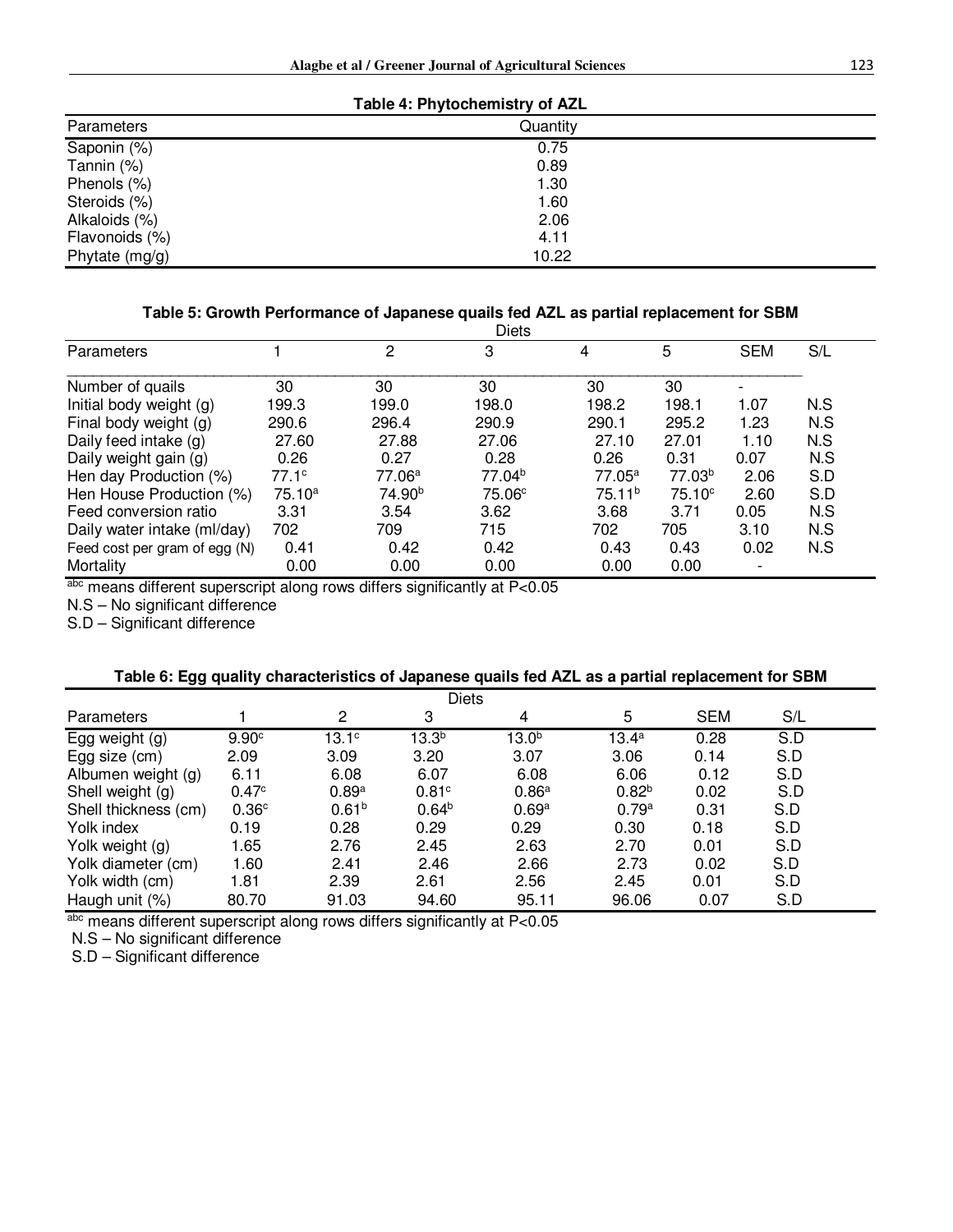



#### **RESULTS**

Table 1 reveals the percentage composition of the experimental diet. The crude protein ranges between 20.01-20.06%. The metabolizable energy values obtained are 2702.0, 2704.0, 2705.0, 2705.1 and 2706.1 (Kcal/kg) for diets 1, 2, 3, 4 and 5 respectively while those of cost per kg of feed are  $\text{A}83.76$ ,  $\text{A}81.04$ ,  $\text{A}81.03$ , ₦ 81.02 and ₦ 81.01 for diets 1, 2, 3, 4 and 5 respectively.

Table 2, shows the proximate composition of Azolla pinnata powder. The proximate components are 21.93%, 13.34%, 3.01%, 17.51%, 34.21%, 2.11, 0.70 and 0.11 (mg/kg) for crude protein, crude fibre, ether extract, ash, nitrogen free extract, calcium, phosphorus and magnesium for diets 1, 2, 3, 4 and 5 respectively.

The proximate composition of soya bean meal is presented in Table 3. The proximate component values are 43.00%, 6.53%, 8.95%, 6.21%, 25.60%, 15.12, 38.51, 3.76 (mg/kg) for crude protein, crude fibre, ash, ether extract, nitrogen free extract, calcium, phosphorus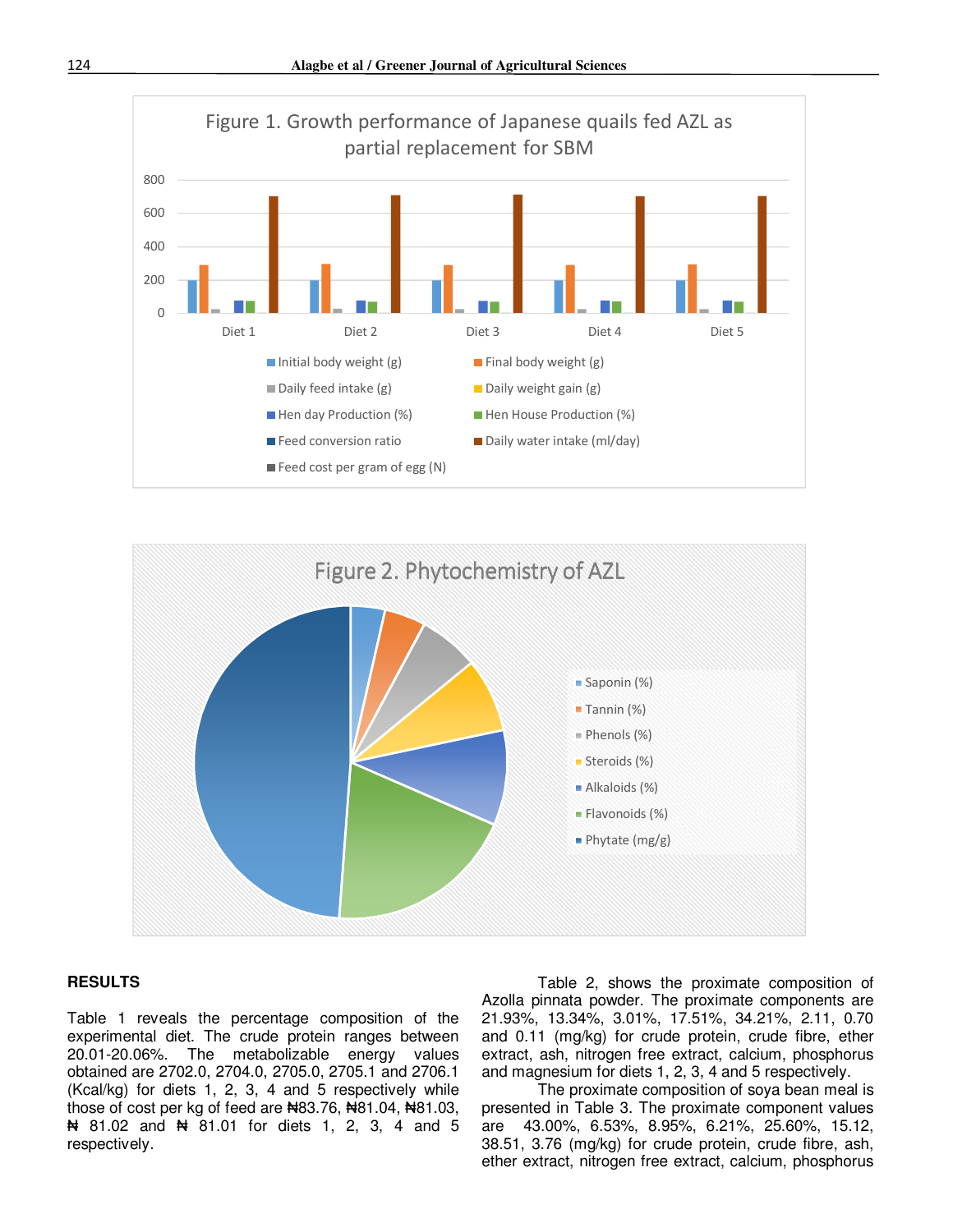and magnesium for diets 1, 2, 3, 4 and 5 respectively. Phytochemical analysis of Azolla shows that it contained saponin, tannin, phenol, steroids, alkaloids, flavonoids and phytate at 0.75%, 0.89%, 1.30%, 1.60%, 2.06%, 4.11% and 10.22mg/g as presented in Table 4.

The growth performance values of quails fed AZL as a partial replacement for SBM are presented in Table 5, the final body weight ranges between 290.6 and 296.4g. The daily feed intake values obtained are 27.60, 27.88, 27.06, 27.10 and 27.01 g for diets 1, 2, 3, 4 and 5 respectively while those of daily weight gain are 0.26, 0.27, 0.28, 0.26 and 0.31g for diets 1, 2, 3, 4 and 5 respectively. The final weight, daily feed intake and daily weight gain were not significantly affected (P>0.05) by partial replacement for SBM with AZL. The feed intake values obtained are 27.60g, 27.88g, 27.06g, 27.10g and 27.01g for diets 1, 2, 3, 4 and 5 respectively. Hen day production values obtained are 77.1, 77.06, 77.04, 77.05 and 77.03 (%) for diets 1, 2, 3, 4 and 5 respectively while those of hen house production (%) are 75.10, 74.90, 75.06, 75.11 and 75.10 respectively. The daily feed intake, daily weight gain, feed conversion ratio, daily water intake and feed cost per gram of egg were not significantly (P>0.05) different among the dietary treatments although the daily water intake and feed cost per gram of egg increased from diet 1 to 3 and the values later declined. No mortalities were recorded among the treatment groups throughout the experimental period.

Table 6 shows the egg quality of Japanese quails fed AZL as a partial replacement for SBM. The egg weight values obtained are 9.90, 13.1<sup>,</sup> 13.3, 13.0 and 13.4 (g) for diets 1, 2, 3, 4 and 5 respectively while those of egg size (cm) are 2.09, 3.09, 3.20, 3.07 and 3.06 respectively. The albumen weight values obtained are 6.11, 6.08, 6.07, 6.08 and 6.06 (g) for diets 1, 2, 3, 4 and 5 respectively. The egg weight, egg size, albumen weight, yolk index, yolk weight, diameter and width values were significantly affected (P<0.05) by the partial replacement of SBM with AZL. Shell weight values are 0.47g, 0.89g, 0.81g, 0.86g and 0.82g for diets 1, 2, 3, 4 and 5 respectively while those of shell thickness values are 0.36, 0.61, 0.64, 0.69 and 0.79 (cm) for diets 1, 2, 3, 4 and 5 respectively. Shell weight and thickness were significantly (P<0.05) different among the dietary treatments. The Haugh unit values obtained are 80.70, 91.03, 94.60, 95.11 and 96.06 (%) for diets 1, 2, 3, 4 and 5 respectively.

#### **DISCUSSION**

The crude protein in the experimental diet slightly increased from diet 1 to 5, which is consistent with the finding of Pannaerker (1988). According to NRC (1994) quails in the production periods require protein level of 20%. The proximate composition of Azolla powder was similar with the finding of Raseena (2006) and Alalade and Iyayi (2006) on the chemical composition and feeding value of Azolla (*Azolla pinnata*) meal for egg type chicks but contrary to the reports of Biplob (2002); Singh (1977); Sreemannaryana et al. (1993) on the protein fractionation and in vitro digestibility of Azolla in ruminants. The differences in the proximate values could be attributed to differences in strains of Azolla. According to Ali et al (1995) and Termany et al (1992) environmental factors could affect the morphology and chemical of Azolla.

The result of phytochemical analysis of AZL in this current study was also consistent with report of Abraham and Vidhu (2012); Mithiraja et al (2011) and Arai (1998) on the phytochemical constituents of Azolla.

Partial replacement of SBM with AZL in the diets of laying quails showed no significant (P>0.05) effect on their final live weight, feed intake, daily weight gain and feed conversion ratio (FCR) in the current study. This was similar with the finding of Gakuya et al. (2014) and Bhuyan et al (1998) on the effect of Azolla on the performance of broilers but contrary to the report of Canogullari et al (2010) on the effects of dietary garlic powder on the performance, egg yolk and serum cholesterol concentrations in laying quails. The increase in the feed consumption of quails in diet 2 could be as a result of increased palatability. HDEP and HHEP were significantly (P<0.05) different among the treatments, their values was slightly higher for birds fed diets containing 0% AZL at a significant level. This current study was contrary with Reijrink et al (2010b ) who reported that egg production were not affected when garlic oil was supplemented in the diets of quails. In contrast, Oluwabamiwa et al (1999) reported a lower value (60-67%) in hen day production when different cocoa based rations were experimented on the productive performance of Japanese quails. Dietary treatments had no significant (P>0.05) effect on daily water intake and feed cost per gram of egg. The water intake slightly increased from diet 1 to 3 after which the values declined. The current study was in line with Odunsi et al., (2011) who reported similar results on feed cost per gram of feed when maize, sorghum, millet and biscuit waste meal was used as energy sources in the diet of Japanese quails. Economically diet 1 and 5 are best when producing a gram of egg, the least cost per kilogram in diet 1 and 4 translated to better egg production, this is consistent with the findings of Fanimo et al (2007) when accessing the feeding value of cashew nut in the testa of broilers.

The significant (P<0.05) differences in the values obtained for egg weight, egg size and albumen weight is contrary with the report of Odunsi et al (2007) but in agreement to the reports of Kaijage et al. (2004) on the effects of Moringa leaf meal on egg quality characteristics. Quails fed diet 1 had a higher egg weight followed by diet 5, 4, 3 and 2 respectively. This suggests a good quality in the feed given to the birds. According to Fakhraei et al. (2010) good quality feed contains balanced essential amino acid which are responsible for better egg weight and overall production. These might explain the reasons why quails fed diet 2, 3, 4 and 5 had a better feed conversion ratio and egg production, this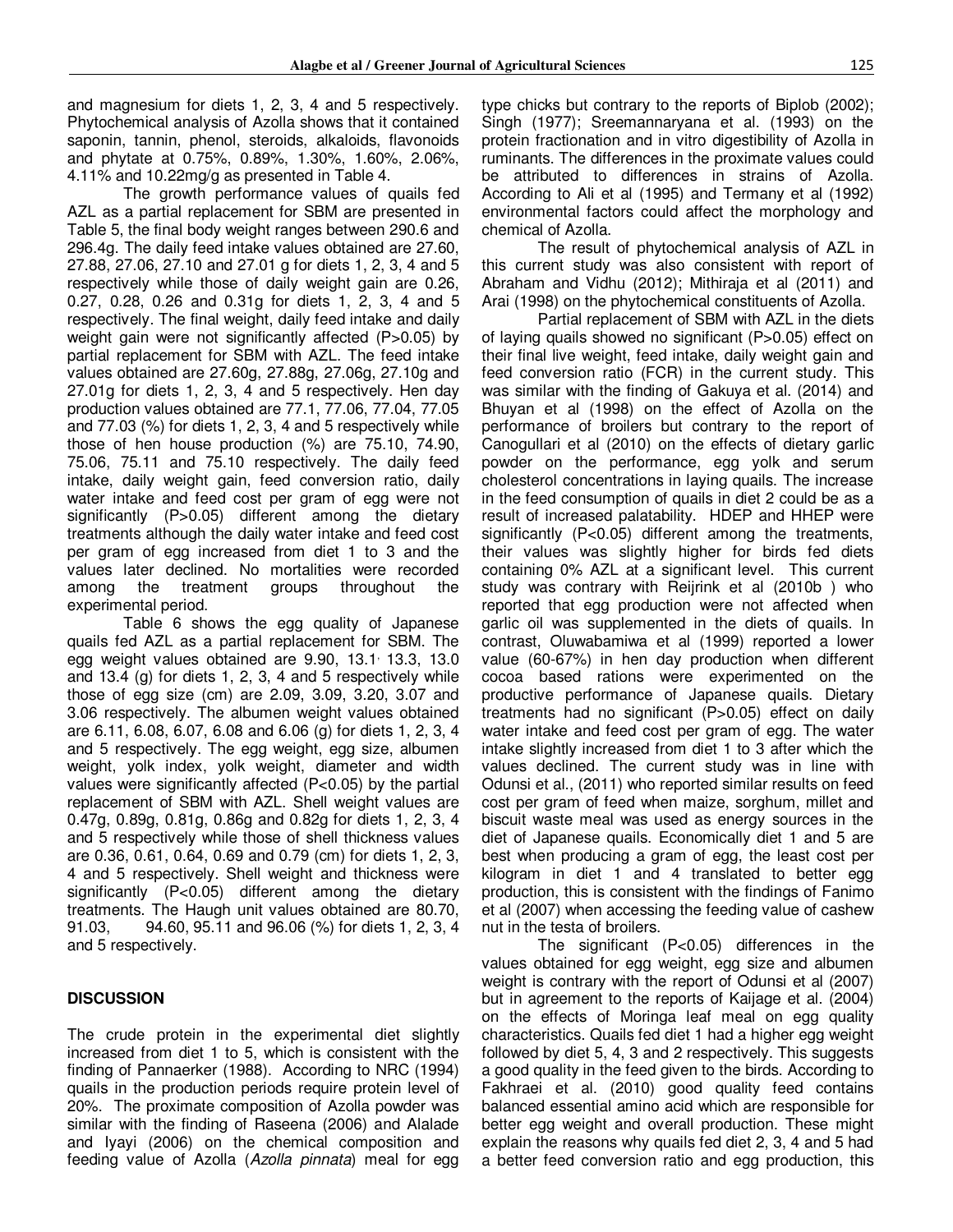observation is consistent with the findings of Niekerk (2014) who reported that there is a direct link between dietary proteins supplied and egg production translating to good FCR.

Nobakht and Mehmannavaz (2010) showed that increasing yolk weight was the main reason for the increment in albumen weight and this might explain the increase in albumen weight in groups fed diets supplemented with AZL. Nobakht and Moghaddam (2012) also noted a positive correlation between Haugh unit and quality of egg components (yolk and albumin). Egg albumen height and egg weight are indices for evaluation of Haugh unit. The Increase in the egg weight might be due to an increase in the weight of albumen and yolk especially for diet 5 which is also reflected in the Haugh unit in this present study. AZL is a good pigmenting agent of poultry products due to its rich Bcarotene ((Alalade and Iyayi, 2006). content .The yolk

#### **REFERENCES**

- Abeke, F.O., Ogundipe, S.O., Sekoni, A.A., Dafwang, I.I. and Oladele, S.B. (2003). Effect of Duration of Cooking Lablab Beans on Organ Weight and Blood Parameters of Pullet Chicks. Proceedings of the 28<sup>th</sup> Annual Conference of the *Nigerian Society for Animal Production*, Ibadan. 28: 240-242.
- Abraham, G and Vidhu, Aeri (2012). Preliminary profile of Azolla microphylla with respect to seasons. apjtb S1392- S1395.
- Akinlade, A. A., Akingbade, J. A and Aderinola, O. A (2004) Basic concepts in pasture science. Positive press Pages 38-39.
- Alalade OA and Iyayi EA (2006). Chemical composition and feeding value of Azolla (*Azolla pinnata*) meal for egg type chicks. International Journal of Poultry Science, 5: 137-141.
- Ali, M.A. and S. Leeson, 1995. The nutritive value of some indigenous Asian poultry feed ingredients. Anim. Feed Sci. and Tech., 55:227-237.
- Ali MA and Leeson S (1995). Azolla" Biology and agronomic significance. Botanical Review, 35: 17- 35.
- AOAC, 1990. Official method of Analysis, 13 edn. Association of official analytical chemists, Washington DC.
- Arai, Y., Nakagwa, T., Hitosugi, M., Shiojima, K., Ageta, H and Abdelhalim, O.B (1998). Chemical constituents of aquatic fern Azolla nilotica phytochemistry, 48: 471-474.
- Bacerra M, Preston TR and Ogle B (1995). Effect of replacing whole boiled soya beans with azolla in the
- Fagbenro, O.A., Akande, T.T., Fapohunda, O.O. and Akegbejo-Samsons, Y. (2004). Comparative assessment of roselle (*Hibiscus sabdariffa* variety. *Sabdariffa*) seed meal and kenaf (*Hibiscus sabdariffa* variety. *Altissima*) seed meal as replacement for soyabean meal in practical diets for fingerlings of nile tilapia, *Oreochromis Niloticus*

color showed an increasing trend as the amount of AZL increased in the ration.

The inclusion of aquatic plants at low levels in poultry diets had shown better performance especially when they supply part of the total protein, they serve as a source of pigment for egg yolk (Maurice et al., 1984). According to Becerra et al., 1995 AZL contains high xanthophyll content which makes them superior to alfalfa meal in imparting colour to egg yolk and poultry skin pigmentation.

### **CONCLUSIONS**

From this study, it was concluded that AZL could be included in quails diet up to 10.0% level without loss in overall performance of laying birds.

diets of growing ducks. Livestock Research for Rural Development, 7: 1-11.

- Bawa, G.S., Tegbe, T.S.B. and Ogundipe, S.O. (2003). Effect of Feeding Graded Levels of Lablab Seeds as a replacement for Soya beans on Performance Characteristics of Young Pigs. Proceedings of the 28<sup>th</sup> Nigerian Society for Animal Production **Society for Animal** conference, Ibadan, 28: 230-232.
- Bhuyan, M. A. H., M. R. Hasanat, M. A. Ali and M. A. Rahman, 1998. Effect of feeding Azolla (Azolla pinnata) on the performance of broiler. Bangladesh J. Anim. Sci., 27(1 & 2):77-82.
- Biplob Basak, Md. Ahsan Habib Pramanik, Muhammad Siddiqur Rahman, Sharif Uddin Tarafdar and Bimol Chandra Roy (2002). Azolla (*Azolla pinnata*) as a Feed Ingredient in Broiler Ration. International Journal of Poultry Science 1 (1): 29-34, 2002.
- Biplob Basak, Md. Ahsan Habib Pramanik, Muhammad Siddiqur Rahman, Sharif Uddin Tarafdar and Bimol Chandra Roy (2002). Azolla (*Azolla pinnata*) as a Feed Ingredient in Broiler Ration. International Journal of Poultry Science 1 (1): 29-34, 2002.
- Bragdon, J. H (1951). Colorimetric determination of blood lipids J. Bio. Chem. 190-193.
- Canogullari, S., Baylan. M., Erdogan, V., Duzguner, A and Kucukgul, A (2010) .The effect of dietary garlic powder on the performance, egg yolk and serum cholesterol concentrations in laying quails. Czech Journal of Animal Science. 55, 2010(7):286-293.
- Chinsoro, Prince (2015). Potential use of baobab seeds in poultry diets, department of livestock and pasture science. Faculty of Science and Agriculture, University of Fort Hare. Pp 52-53
- Fakhraei, J., Loutfollahian, H., Shivazad, M., Chamani, M. and Hoseini S. (2010): Reevaluation of lysine requirement based on performance responses in broiler breeder hens. Afric. J. of Agri. Rese., 5(16): 2137-2142.
- Fanimo, A.O., Adebayo, A.S., Oduguwa, O.O and Biobaku, W.O (2007). Feeding value of cashew nut